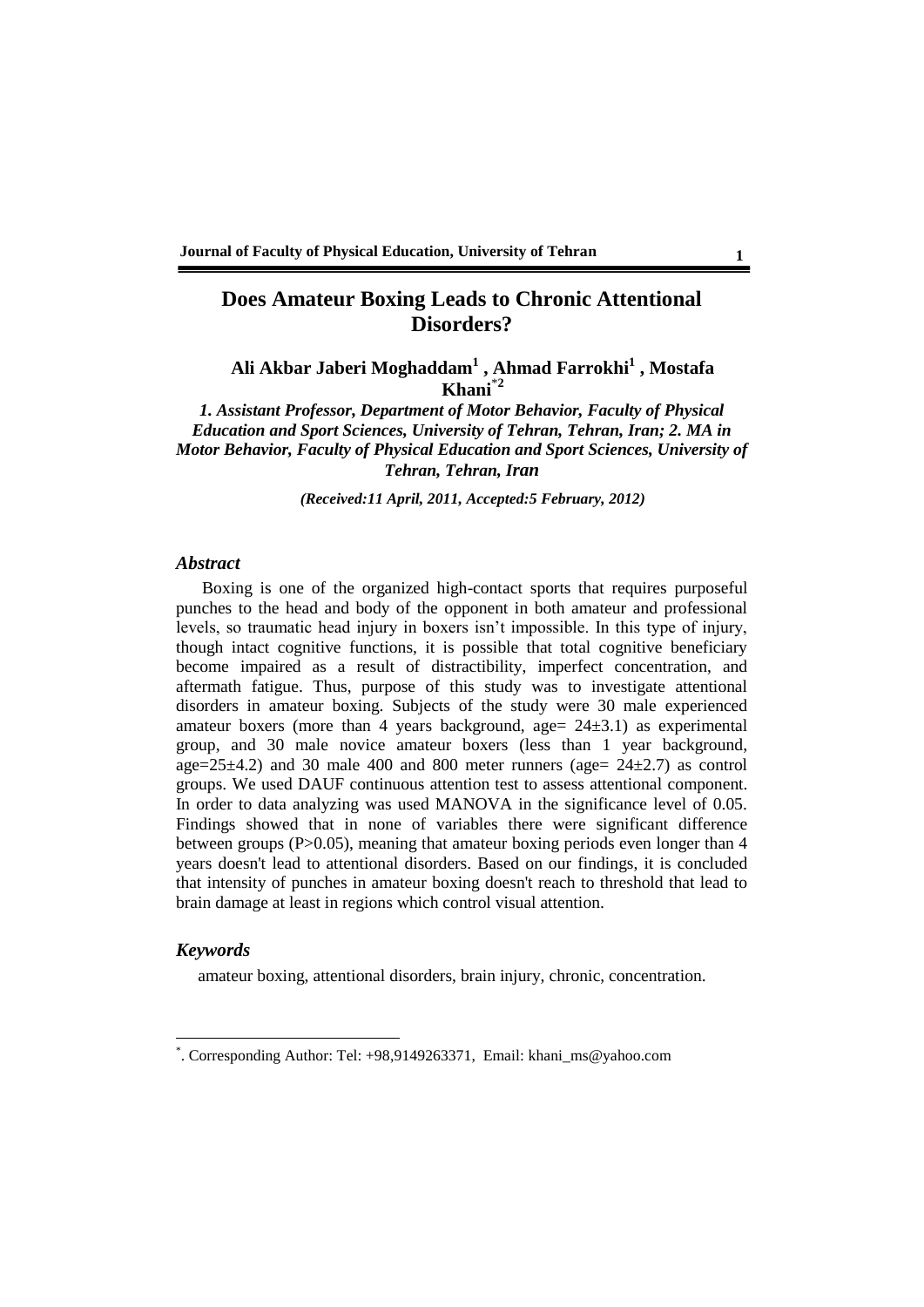# **The Effect of Two Types of Exercise (Endurance and Resistance) on Attention and Brain Derived Neurotropic Factor Levels in Sedentary Students**

**1.Abolfazl Shayan\*1 , Fazlollah Bagherzadeh<sup>2</sup> ,Mehdi Shahbazi<sup>3</sup> ,**

**Siroos Choobineh<sup>4</sup>**

*1.M.Sc. in Motor Behavior, Faculty of Physical Education and Sport Sciences, University of Tehran, Tehran, Iran; 2. Associate Professor, Motor Behavior, Faculty of Physical Education and Sport Sciences, University of Tehran, Tehran, Iran; 3. Assistant Professor, Motor Behavior, Faculty of Physical Education and Sport Sciences,* 

*University of Tehran, Tehran, Iran; 4. Assistant Professor, Sport Physiology, Faculty of Physical Education and Sport Sciences, University of Tehran, Tehran, Iran (Received: 17 November, 2012, Accepted: 6 January, 2013)*

#### **Abstract**

The vital role of exercise in many aspects of daily life and somewhat cognitive functions are acknowledged but a point that has recently gained researchers' attention is to investigate the effect of different types of exercises on cognitive functions and the mediating mechanisms of this effect. The aim of this study was to determine the effect of two types of endurance and resistance exercises on the levels of attention and BDNF of sedentary students. Therefore, 46 sedentary students from University of Tehran (mean age  $24.3 \pm 1.8$  yr) were assigned to three groups: endurance, resistance and control after the Stroop pretest. After blood samples had been collected, the subjects continued their exercise protocol for five weeks. Finally, at least 48 hours after the last session, the Stroop test was performed and blood samples were collected in order to eliminate the temporary effects of exercises. For data analysis, Kolmogorov–Smirnov test, paired sample t test, one–way ANOVA, MANOVA test, Dunnett's T3 post hoc test and Pearson correlation coefficient test were used (P≤0.05). Results showed a significant improvement in the response time of Stroop test in both endurance and resistance groups while expression of BDNF significantly increased only in endurance group  $\rm \bar{P}<0.05$ ). The control group showed no improvement in any variables. In addition, there was no significant difference between the effect of two types of exercise on the response time of the Stroop test and expression of BDNF  $(\overrightarrow{P}>0.05)$ . There was no significant correlation between the variations of response time of the Stroop test and expression of BDNF (P>0.05). Finally, this research indicated that exercise can improve cognitive functions, but there was no significant difference between endurance and resistance exercises in response to this question that which activity was more useful.

#### *Keywords*

 $\overline{a}$ 

attention, endurance exercise, neurotropic, resistance exercise, sedentary.

<sup>\*</sup> .Corresponding Author: Email:ab\_shayana@yahoo.com, Tel: +98,09392499912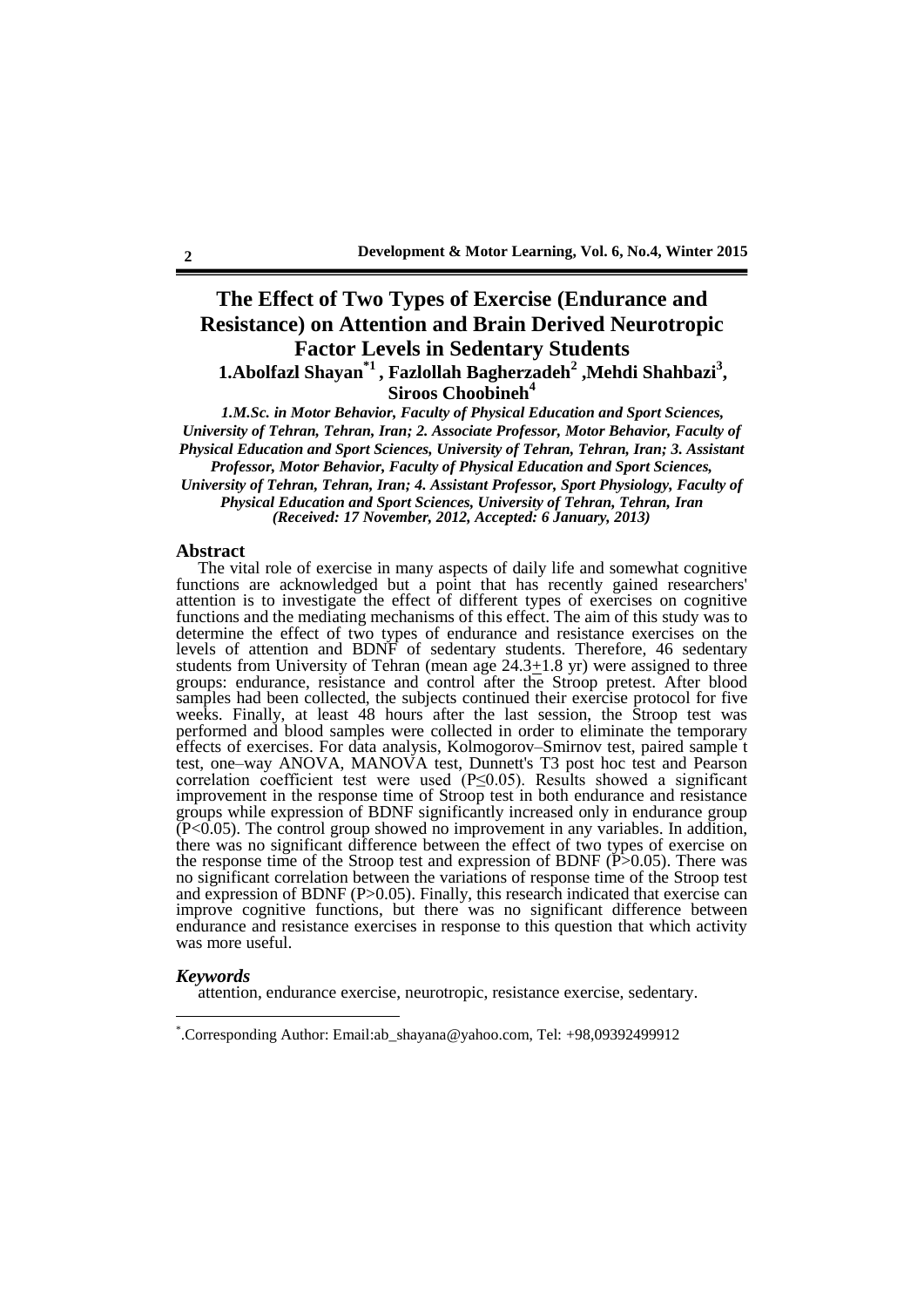## **The Effect of Neurofeedback Training on Dynamic Balance of Young Men**

**Hasan Mohammadzadeh\*1 , Mohammad Ali Nazari<sup>2</sup> , Mandana Heidari<sup>3</sup>**

*1.Associate Professor , Motor Behavior, Faculty of Physical Education, Urmia University, Urmia, Iran; 2.Associate Professor, Psychology, Faculty of Educational Sciences and Psychology, University of Tabriz, Tabriz, Iran; 3.M.Sc. of Physical Education, Payam Noor University, Urmia, Iran (Received: 21 July, 2013, Accepted: 19 October, 2013)*

#### *Abstract*

Physical balance is one of the important factors in daily sport activities. Dynamic balance helps maintain the balance of those forces imposed on body in sports and an increase in this balance improves motor and sport performance. The aim of this study was to determine the effects of neurofeedback training on dynamic balance of young men. 24 male undergraduate students voluntarily participated in this study and were involved in a double-blind design including control and experimental groups. The experimental group participated in neurofeedback training including the inhibition of brainwaves of 4-7 Hz and the reinforcement of brainwaves of 15-18 Hz at O1-O2 regions of the hindbrain for 10 sessions and 30 minutes per session. Participants in the control group were exposed to the same condition, but instead they were provided with sham feedback. EEG and dynamic balance tests were administered before, at the end of the fifth and tenth sessions of training for both groups. The results indicated that dynamic balance significantly improved in the fifth session and posttest. The findings demonstrate that neurofeedback training can enhance dynamic balance of young men. It is suggested that this training should be used to increase dynamic balance of athletes.

### *Keywords*

 $\overline{a}$ 

*beta rhythm, dynamic balance, electroencephalography, occipital lobe, theta rhythm.*

<sup>\*</sup> . Corresponding Author: Email:ha.moha64@gmail.com, Tel: +98,09144430830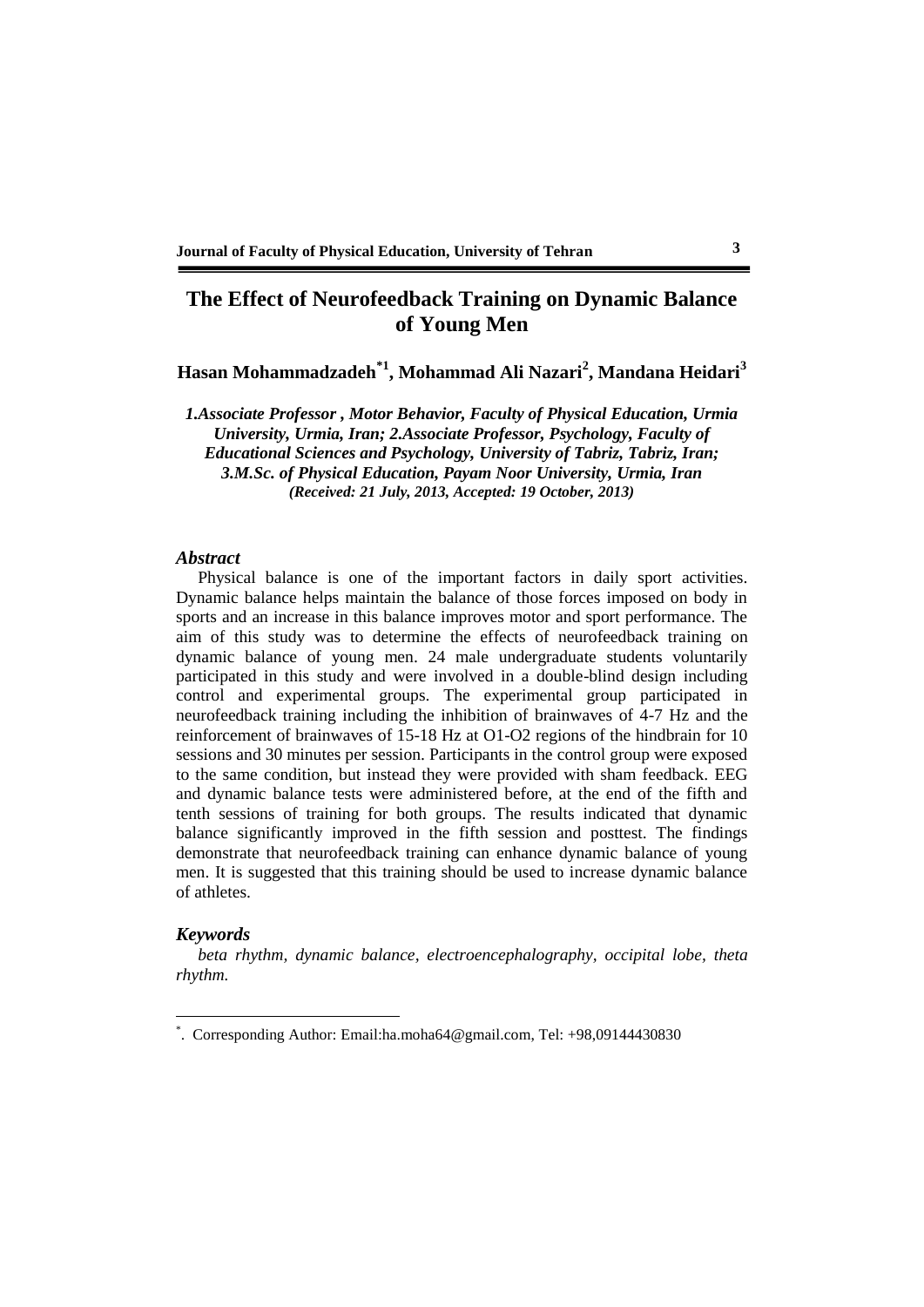## **Comparing the Effectiveness of Water-Based Exercises and Yoga on Memory and Dynamic Balance of Elder People**

**Khadijeh Irandoust<sup>1</sup> , Morteza Taheri**\***<sup>1</sup> , Ali Seghatoleslami<sup>3</sup>**

*1. Assistant Professor, Department of Physical Education, Faculty of Social Science, International Imam Khomeini University, Qazvin, Iran; 3. Assistant Professor, Department of Motor Behavior, Faculty of Physical Education, University of Birjand, Birjand, Iran*

*(Received:12 April, 2012, Accepted:30 September, 2013)*

### **Abstract**

The purpose of this study is to investigate the effect of physical activity on memory and dynamic balance of elder people. Subjects (n=15) were selected as volunteers. The intervention was performed in an eighteen session period, three times a week (each session, 45 minutes). Yoga training was performed for mental relaxation. Wexler test was performed for memory evaluation. Seat up test was used to test the dynamic balance. The results suggested that water-based exercises and Yoga protocol have had a positive significant effect on memory  $(P=0.03)$  and dynamic balance. It was concluded that a selected physical activity program, especially water-based exercises has less potential for making people injured.

#### *Keywords*

 $\overline{a}$ 

dynamic balance, memory, water- based exercises, yoga.

<sup>\*.</sup> Corresponding Author, Tell: +98,09124070721 ; Email: taheri\_morteza@yahoo.com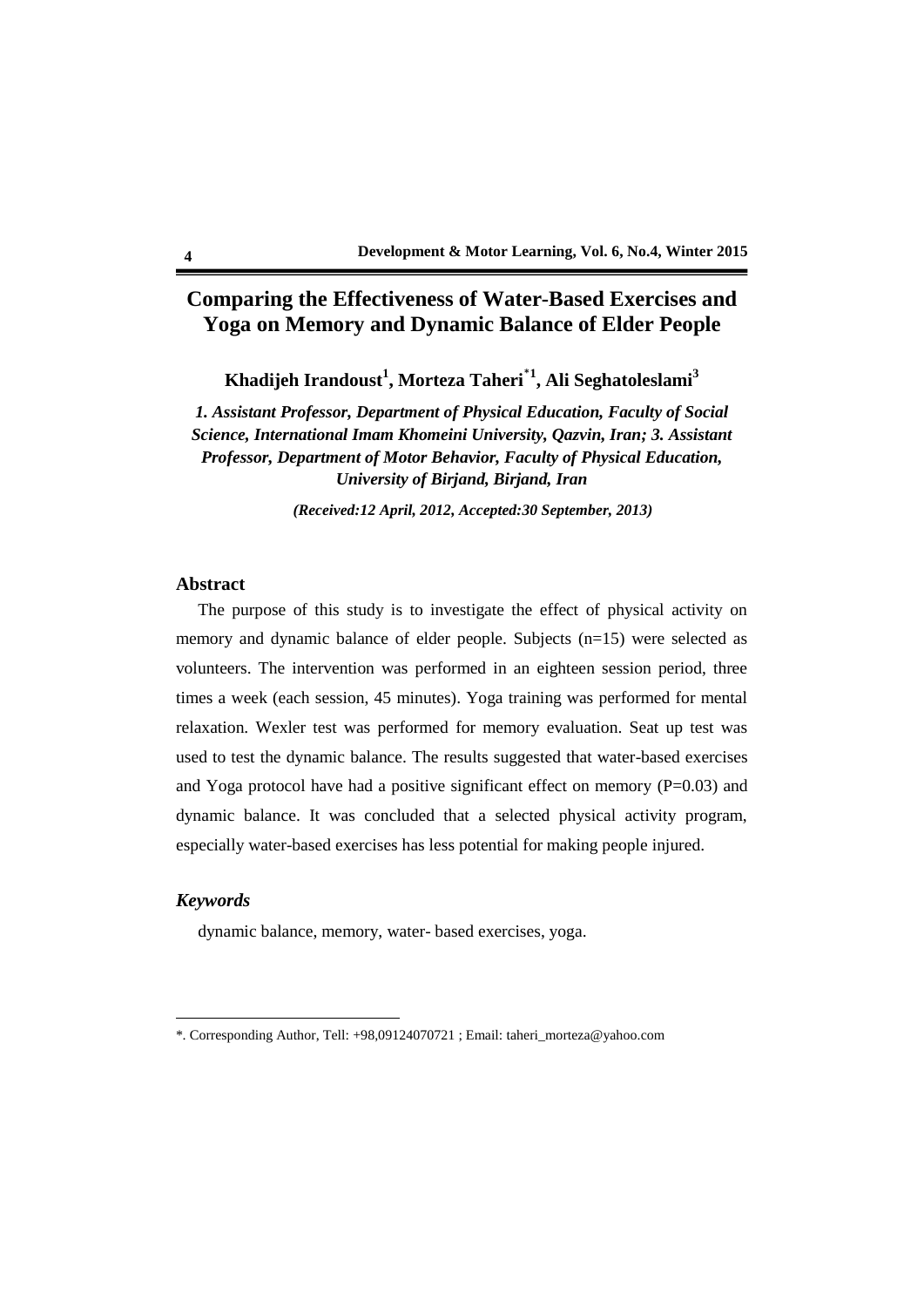### **The Effect of Attentional Instruction on Table Tennis Players' Performance under Pressure**

**Mohammad Reza Ghasemian Moghaddam\*1 , Hamid Reza Taheri<sup>2</sup>**

*1.PHD Student of Motor Behavior, Physical Education Faculty, Ferdowsi University of Mashhad, Mashhad, Iran; 2. Associate Professor of Motor Behavior, Physical Education Faculty, Ferdowsi University of Mashhad, Mashhad, Iran.*

*(Received: 3 December, 2012, Accepted: 22 October, 2013)*

### *Abstract*

The aim of the present study was to evaluate the effect of pressure and attentional instruction on table tennis players' performance. For this purpose, 16 table tennis players were tested in 4 conditions with different attentional instructions and pressure conditions. The test included a table tennis task: the ball color signified the target where the ball had to be hit and the player had to perform topspin drive against backspin balls that were thrown by the machine. Attentional instructions were different in task-irrelevant and task-relevant cues. Pressure conditions were manipulated through a competitive ranking and money prize. Participants' performances were assessed through accuracy in hitting definite targets and verbal reaction time to attentional instructions. Data were analyzed by two-factorial ANOVA with repeated measures for each variable. The results showed no significant difference in performance in different phases of the test (P>0.5). The only significant difference was related to the main effect of pressure on verbal reaction time, that is to say verbal reaction time increased under higher pressure (P<0.5). In total, the results indicated that under pressure, regardless of the type of attentional instruction, performance efficiency decreased.

#### *Keywords*

 $\overline{a}$ 

attentional instruction, choking, motor performance, pressure condition, relevant cues.

<sup>\*.</sup> Corresponding author: Email: Mor.ghasemian@gmail.com; Tel:+98, 09153020078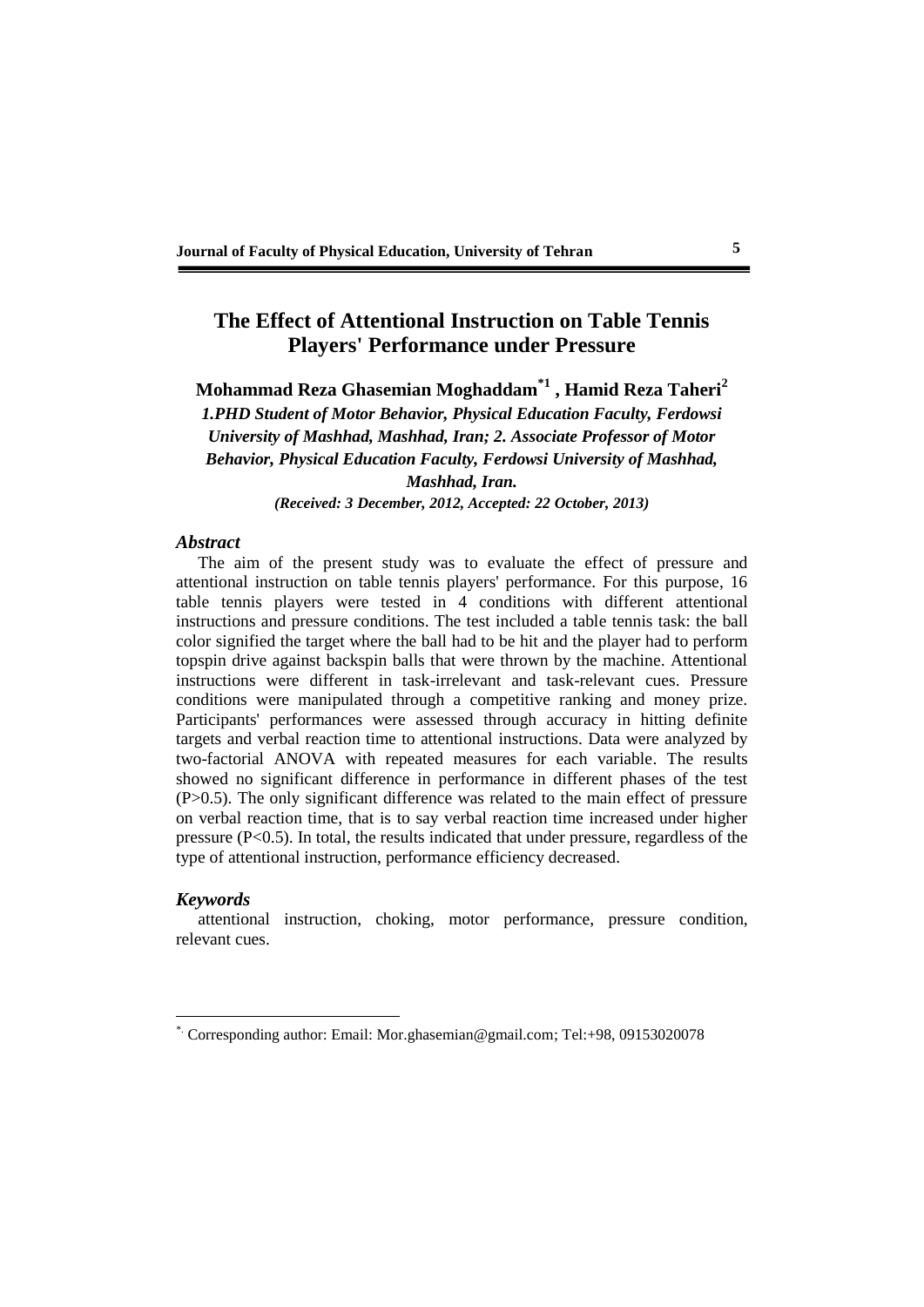## **The Reliability and Validity of Balance Performance Clinical Tests in Hearing Impaired Persons with Moderate Hearing Level**

**Ahmad Ghotbi Varzaneh\*1 , Mehdi Zarghami<sup>2</sup> , Alireza Bahrami<sup>3</sup>** *1.M.Sc. in Motor Behavior, Physical Education Faculty, Shahid Chamran University of Ahvaz, Ahvaz, Iran; 2.Associate Professor, Motor Behavior, Physical Education Faculty, Shahid Chamran University of Ahvaz, Ahvaz, Iran; 3.Assistant Professor of Physical Education, Humanity Sciences Faculty, University of Arak, Arak, Iran (Received: 12 October, 2013 Accepted: 29 December, 2013)*

#### *Abstract*

The aim of the present study was to examine the reliability and validity of balance performance clinical tests for hearing impaired persons with moderate hearing level. In this descriptive-survey study with repeated measures, 220 hearing impaired subjects with normal intelligence and moderate hearing level were selected as the statistical sample from all deaf and hearing impaired subjects who had participated in national competitions in Arak city. The scale (3) of Cattell Culture Fair Intelligence Test and motor performance clinical tests were used to collect the data. After checking the date normality, data were analyzed with intraclass and interclass correlation coefficients and factor analysis tests. The results revealed that finger-to-noise test with dominant hand (ICC=0.79), and with nondominant hand  $(ICC=0.81)$ , time-up and go test  $(ICC=0.76)$ , and tandem gait test (ICC=0.87) were reliable. But, the dominant and non-dominant single leg stance tests with open and closed eyes were not reliable  $(ICC<0.75)$ . The validity of balance performance clinical tests was confirmed with factor analysis test. Overall, the finger-to-noise with dominant and non-dominant hand, the time-up and go, and the tandem gait tests were the most stable tests to assess balance and coordination of hearing impaired participants.

### *Keywords*

 $\overline{a}$ 

*balance, clinical tests, hearing impaired persons, reliability, validity.*

<sup>\*.</sup> Corresponding Author: Email: laboratory90@ymail.com; Tel: +98,09103003098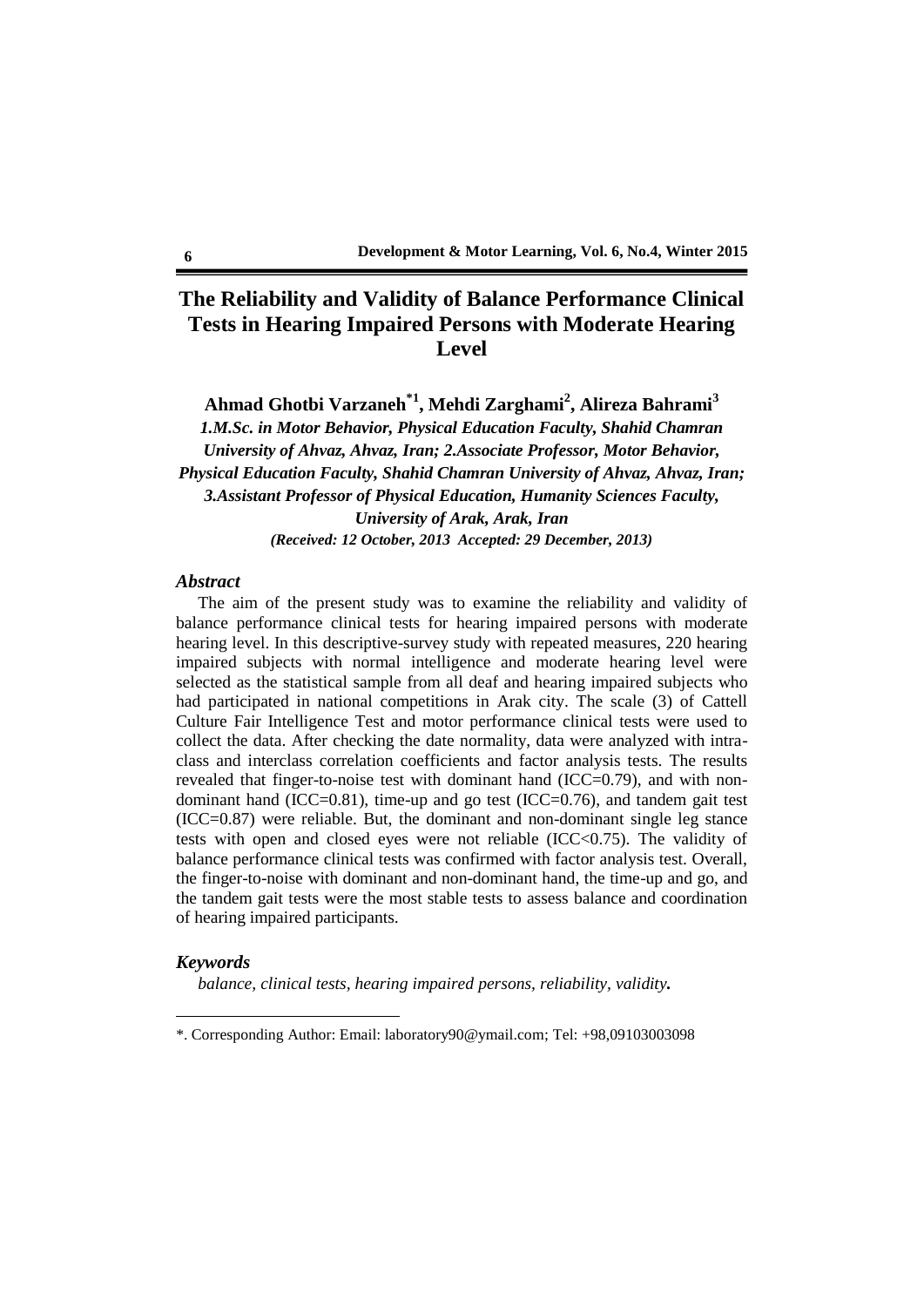## **The Effect of a Period of Regular Exercise Activity on the Improvement of Adaptive Behavior in Educable Mentally Retarded Students**

**Jan Baba Aghayinejad\*1 , Salar Faramarzi<sup>2</sup> , Mohammad Karimi<sup>3</sup>**

*1.M.Sc. of General Psychology, Islamic Azad University (Khorasgan Branch), Isfahan, Iran; 2. Assistant Professor of Exceptional Children Psychology, Faculty of Educational Sciences and Psychology, Isfahan, Iran; 3. M.Sc. in General Psychology, Islamic Azad University (Khorasgan Branch), Isfahan, Iran (Received: 8 May, 2013, Accepted: 25 January, 2014)*

#### *Abstract*

Psychological findings show that a lower IQ score than the normal level is not enough to recognize someone as mentally retarded. In addition they have visible and specific difficulties in their adaptive behaviors. Research on adaptive behaviors is useful for those with specific needs and if mentally retarded children want to adapt themselves to social life, they should improve their adaptive behaviors. The current study aimed at determining the effect of a period of regular exercise activity on the improvement of adaptive behavior in 9-15-year-old educable mentally retarded students in Lordegan city. From 156 educable mentally retarded students, 28 students were selected randomly and divided into two groups of experimental (7 boys and 7 girls) and control (7 boys and 7 girls). Vinland adaptive behavior Scale (1965) was used as the pretest. Then, the experimental group took part in a period of exercise activity as an intervention program for 2 months, 3 sessions every week, 45 minutes per session. The data were analyzed by covariance using SPSS software  $(P<0.05)$ . The results showed a significant difference between the performance of the two groups in adaptive behavior and sub-skills of socialization, communication, locomotion, dressing self-help, general self-help and eating self-help  $(P<0.05)$  while there was no significant difference in sub-skills of occupation and self-direction which showed that a period of regular exercise activity had an effect on the improvement of some sub-skills of adaptive behavior in experimental group. This approach can be used in rehabilitation and instruction of mentally retarded children.

#### *Keywords*

 $\overline{a}$ 

adaptive behavior, educable, exercise activity, mentally retarded, students.

<sup>\*.</sup>Corresponding Author: Email: jaghayinejad@yahoo.com; Tel: +98,09133855042